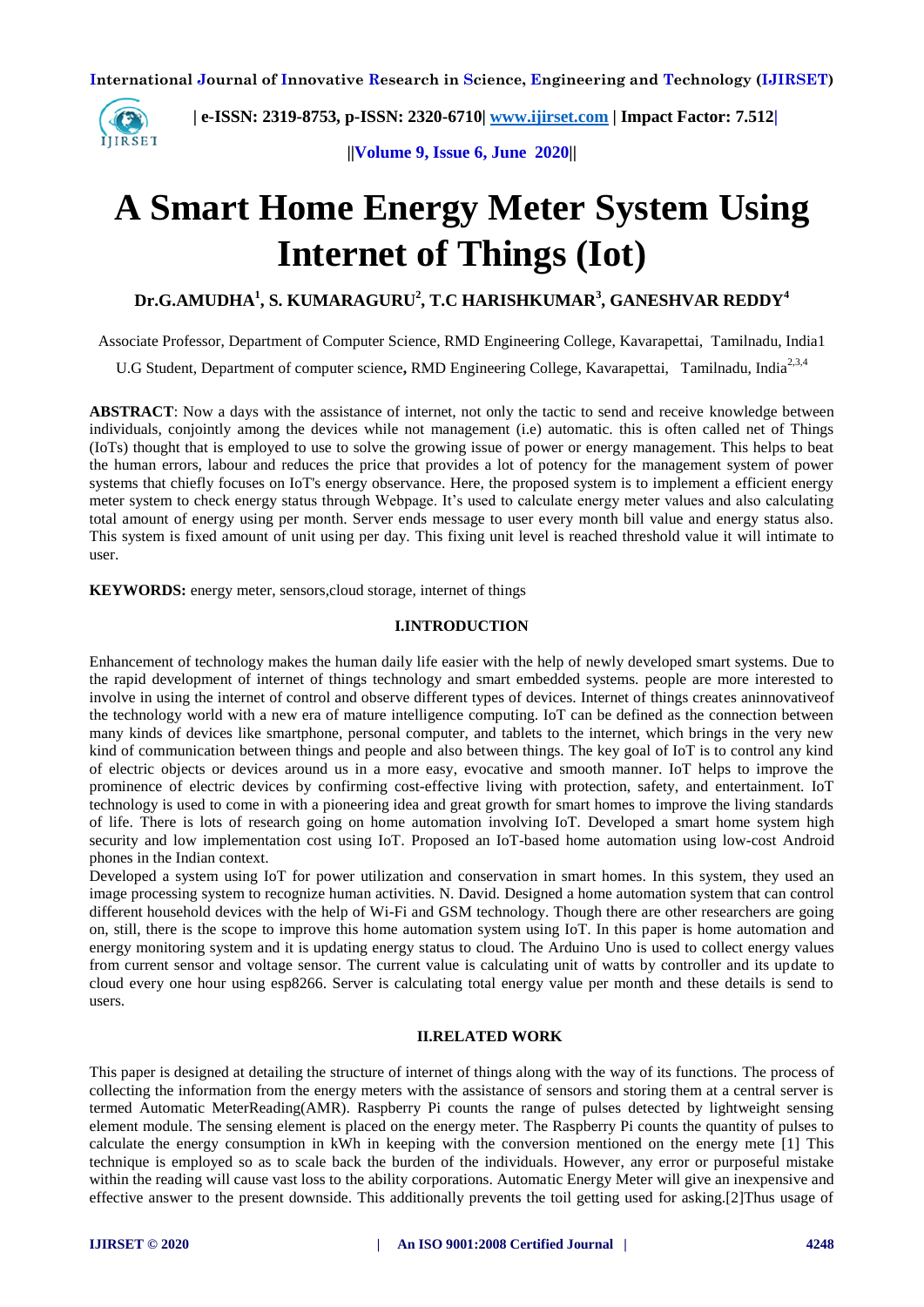

# **| e-ISSN: 2319-8753, p-ISSN: 2320-6710[| www.ijirset.com](http://www.ijirset.com/) | Impact Factor: 7.512|**

#### **||Volume 9, Issue 6, June 2020||**

ARM processor increases the speed and accuracy of the system. In this way the combination of such a smart meter with an appropriate communication infrastructure has provided remote access and feasibility.[3] It's a sensible energy meter for associate automatic and superior metering and billing system. The integration of the Arduino and GSM Short Message Service (SMS) give the meter reading system with some automatic functions that are predefined.[5] It is a terribly high dependability digital energy meter with terribly low value, and it will be observation just like standard energy meter. this technique may also be achieved with fewer complications steps with ESP8266 WLAN module embedded into the meter with the TCP/IP protocol for facultative communications between the meter and net application. the block diagram is contain transmission line, current sensor, relay switch, load, Esp8266, arduinouno and power supply unit. Current sensor is used to calculate current value from transmission line and it is given to Arduino Uno microcontroller. This current values and voltage values are sending to webpage by using esp826. Every month of billing values are sending to user from server. The power supply unit is used to provide power to microcontroller.



**Fig1.architecture diagram**

#### **III.HARDWARE COMPONENTS**

- Arduino Uno
- relay
- Current sensor
- Voltage sensor
- LCD 16x2

1.Arduino Uno:

The Arduino Uno R3 FrontArduino Uno R3 Back Arduino Uno R2 FrontArduino Uno SMDArduino Uno FrontArduino Uno BackOverview the Arduino Uno is a microcontroller board based on the ATmega328(datasheet). It contains everything needed to support the microcontroller; simply connect it to a computer with a USB cable or power it with a AC-to-DC adapter or battery to get started. The Uno differs from all preceding boards in that it does not use the FTDI USB-to-serial driver chip. Instead, it features the Atmega16U2(Atmega8U2up to version R2) programmed as a USB-to-serial converter.



Fig3.1.1 Arduino Uno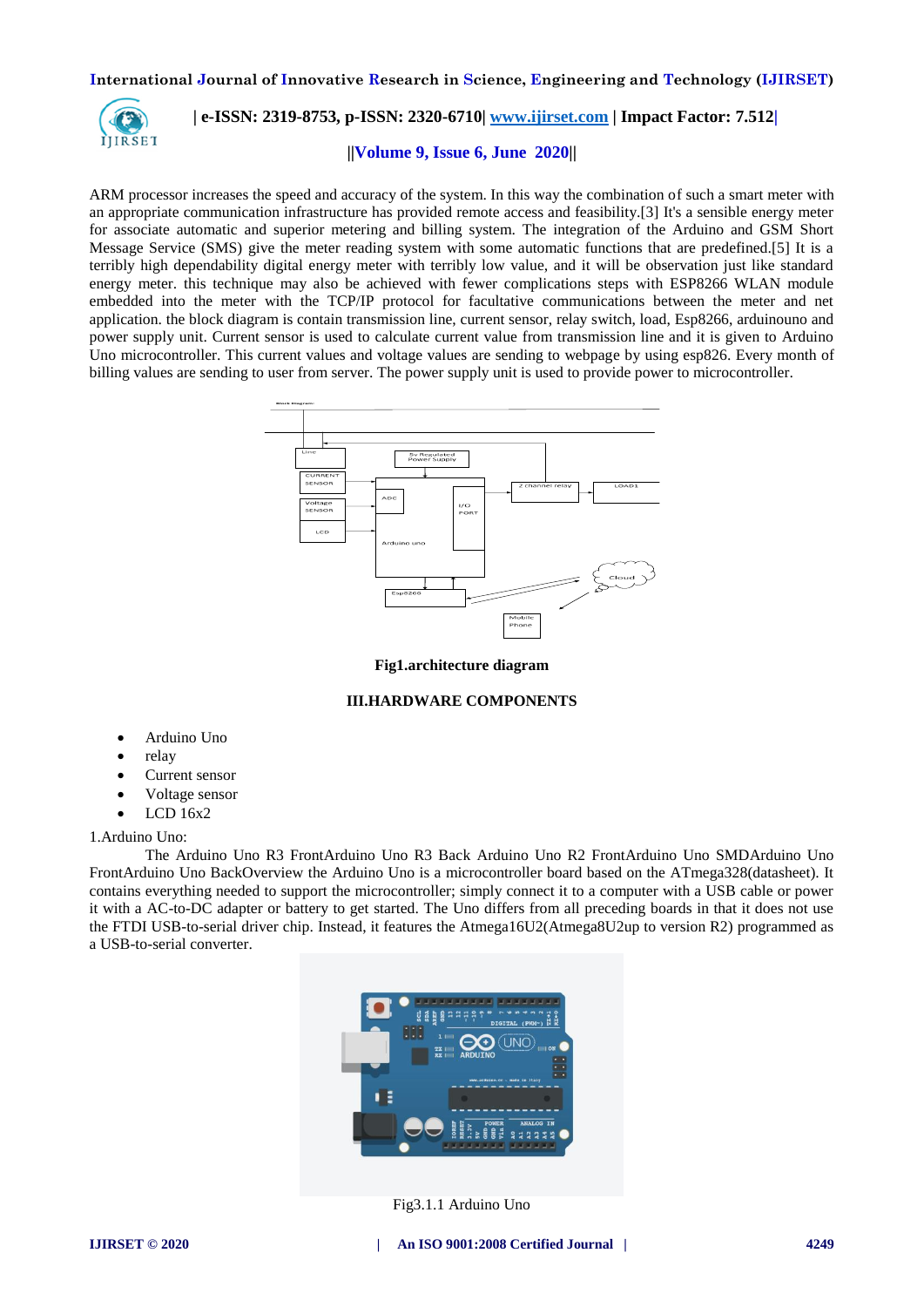

# **| e-ISSN: 2319-8753, p-ISSN: 2320-6710[| www.ijirset.com](http://www.ijirset.com/) | Impact Factor: 7.512|**

**||Volume 9, Issue 6, June 2020||** 

#### **2.Relay:**

relay is an electromagnetic device which is used to isolate two circuits electrically and connect them magnetically. They are very useful devices and allow one circuit to switch another one while they are completely separate. They are often used to interface an electronic circuit (working at a low voltage) to an electrical circuit which works at very high voltage. For example, a relay can make a 5V DC battery circuit to switch a 230V AC mains circuit. Thus, a small sensor circuit can drive, say, a fan or an electric bulb.



Fig3.2.1 relay

#### **3.Current Sensor:**

A **current sensor** is a device that detects [electric current](https://en.wikipedia.org/wiki/Electric_current) in a wire, and generates a signal proportional to that current. The generated signal could be Analog voltage or current or even a digital output. The generated signal can be then used to display the measured current in an ammeter, or can be stored for further analysis in a data acquisition system, or can be used for the purpose of control.

The sensed current and the output signal can be:

- [Alternating current](https://en.wikipedia.org/wiki/Alternating_current) input,
	- o Analog output, which duplicates the wave shape of the sensed current.
	- o Bipolar output, which duplicates the wave shape of the sensed current.
	- o Unipolar output, which is proportional to the average or RMS value of the sensed current.
	- [Direct current](https://en.wikipedia.org/wiki/Direct_current) input,
		- o unipolar, with a unipolar output, which duplicates the wave shape of the sensed current
		- o digital output, which switches when the sensed current exceeds a certain threshold
		- o

#### **4.Voltage Sensor:**

The Voltage detector block represents a perfect voltage detector, that is, a tool that converts voltage measured between 2 points of an electric circuit into a physical signal proportional to the voltage. Connections + and – square measure electrical preserving ports through that the detector is connected to the circuit. association V may be a physical signal port that outputs the activity result.

#### **5.LCD 16\*2:**

A **16x2 LCD** means it can display 16 characters per line and there are 2 such lines. In this LCD each character is displayed in 5x7 pixel matrix. This LCD has two registers, namely, Command and Data.The command register stores the command instructions given to the LCD. A command is an instruction given to LCD to do a predefined task like initializing it, clearing its screen, setting the cursor position, controlling display etc. The data register stores the data to be displayed on the LCD. The data is the ASCII value of the character to be displayed on the LCD.



Fig3.5.1 led display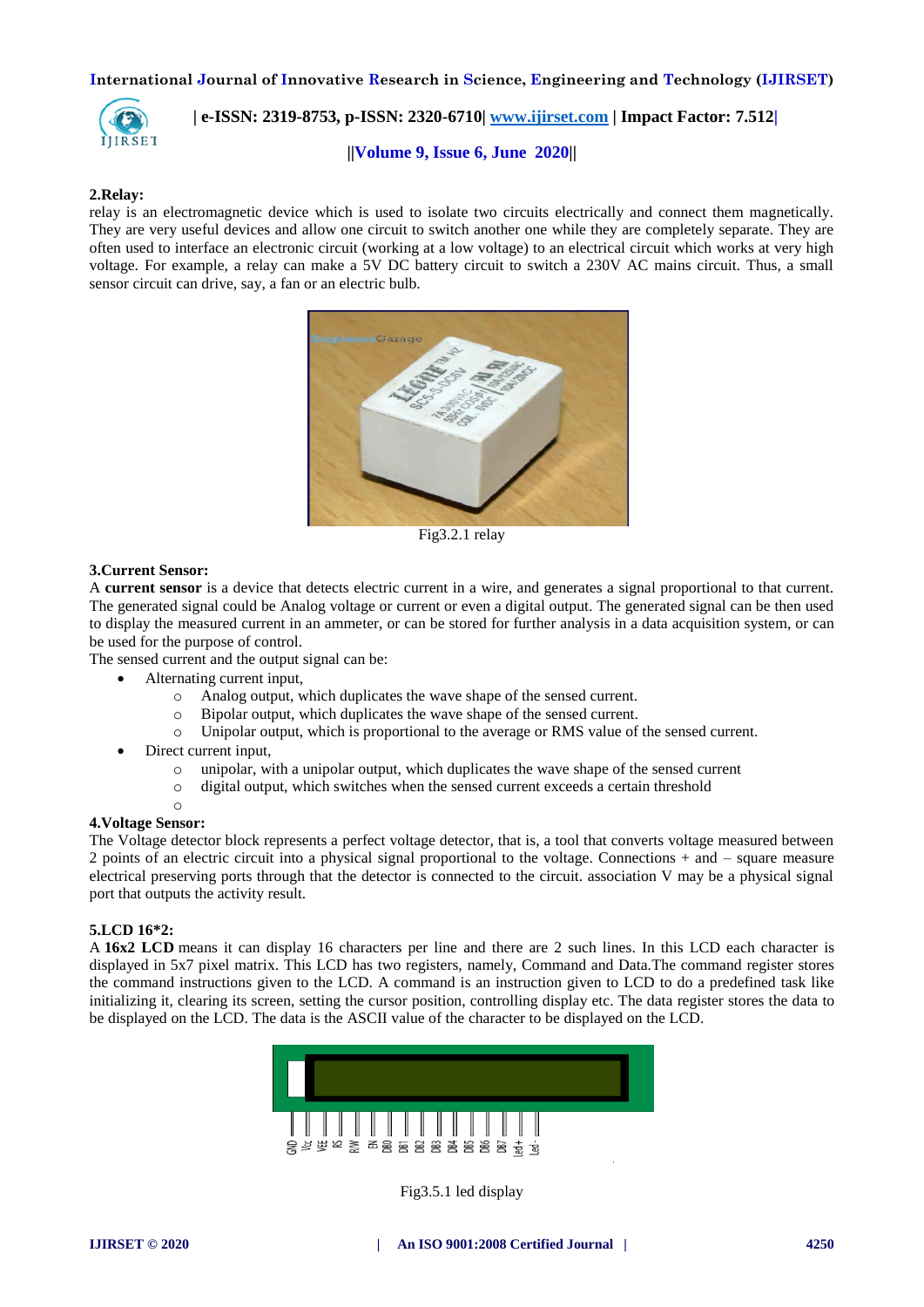

 **| e-ISSN: 2319-8753, p-ISSN: 2320-6710[| www.ijirset.com](http://www.ijirset.com/) | Impact Factor: 7.512|**

**||Volume 9, Issue 6, June 2020||** 

#### **IV.OTHER REQUIRMENTS**

#### **1.Cloud Storage:**

Firebase is a mobile and web app development platform that provides developers with a plethora of tools and services to help them develop high-quality apps, grow their user base, and earn more Profit.The Firebase Realtime Database is a cloud-hosted NoSQL database that lets you store and sync between your users in Realtime.The Realtime Database is really just one big JSON object that the developers can manage in Realtime**.Realtime Database => A Tree of Values** With just a single API, the Firebase database provides your app with both the current value of the data and any updates to that data. Authentication provides backend services, easy to use SDKs, and



Fig4.1.1firebase

ready-made UI libraries to authenticate users to your app.Normally, it would take you months to set up your own authentication system. And even after that, you would need to keep a dedicated team to maintain that system. But if you use Firebase, you can set up the entire system in under 10 lines of code that will handle everything for you, including complex operations like account merging.FireStore database can consist of multiple collections that can contain documents pointing towards sub-collections. These sub-collections can again contain documents that point to other sub-collections, and so on. Cloud Firestore is a NoSQL document database that lets you easily store, sync and query data for your mobile and web apps at a global scale.through this may sound like something similar to the realtime database ,firestore brings many things to the platform completedly different.



Fig4.1.2firestore

You can build hierarchies to store related data and easily retrieve any data that you need using queries. All queries can scale with the size of your result set, so your app is ready to scale from its first day itself. By this, I mean to say that in Firestore, you can simply fetch any document that you want without having to fetch all of the data that is contained in any of its linked sub-collections. **BetterScalability**Though Firebase's Realtime Database is capable of scaling, things will start to get crazy when you app becomes really popular or if your database becomes really massive.Cloud Firestore is based on Googles Cloud infrastructure. This allows it to scale much more easily and to a greater capacity than the Realtime Database.**Multi-Region Database** inFirestore, your data is automatically copied to various regions. So if one data center goes offline due to some unforeseen reason, you can be sure that your app's data is still safe somewhere else.Firestore's multi-region database also provides strong consistency. Any changes to your data will be mirrored across every copy of your database.**Different Pricing Model**the Realtime Database charges its users based on the amount of data that you have stored in the database.CloudFirestore also charges you for the same, but the cost is significantly lower than that of Realtime Database and instead of basing the cost on the amount of data stored, Firestore's pricing is driven by the number of reads/writes that you perform.**[FirebasePredictions,](https://firebase.google.com/docs/predictions/)**Firebase now comes with machine learning, with it uses to analyse your app's data and create dynamic user groups based on the user's predicted behaviour.Firebase Predictions can work with Remote Config to increase conversions by providing a customized experience based on each of your user's behavior.it can work with the Notifications composer to deliver the right message to the right user group.Firebase Predictions can also work hand-in-hand with A/B testing to evaluate the effectiveness of your prediction based strategies.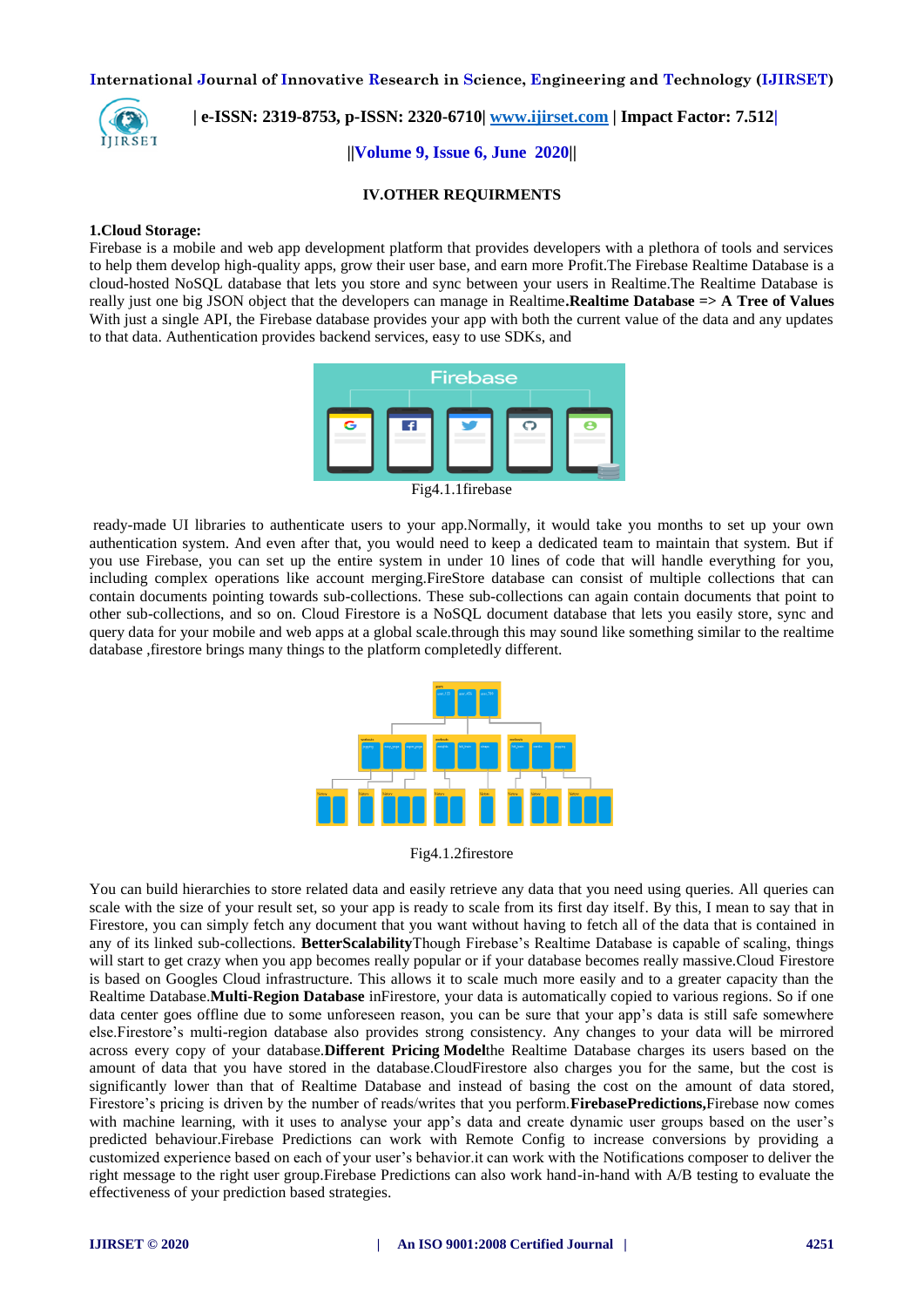

## **| e-ISSN: 2319-8753, p-ISSN: 2320-6710[| www.ijirset.com](http://www.ijirset.com/) | Impact Factor: 7.512|**

**||Volume 9, Issue 6, June 2020||** 

#### **V.METHODOLOGY**

Firebase Cloud Messaging (FCM) provides a reliable and battery-efficient connection between your server and devices that allows you to deliver and receive messages and notifications on iOS, Android, and the web at no cost.You can send notification messages (2KB limit) and data messages (4KB limit).Using FCM, you can easily target messages using predefined segments or create your own, using demographics and behaviour. You can send messages to a group of devices that are subscribed to specific topics, or you can get as granular as a single device.FCM can deliver messages instantly, or at a future time in the user's local time zone. You can send custom app data like setting priorities, sounds, and expiration dates, and also track custom conversion events.



#### **VI.RESULTS**

In this paper is IoT based home energy monitoring systemand used to check energy status through webpage. We are calculating the voltage and current status and update to the cloud and Server sends message to user every month bill value and energy status also It will reduce human resource for government.



Fig6.1.Arduino Connection



Fig6.2.Led display connections